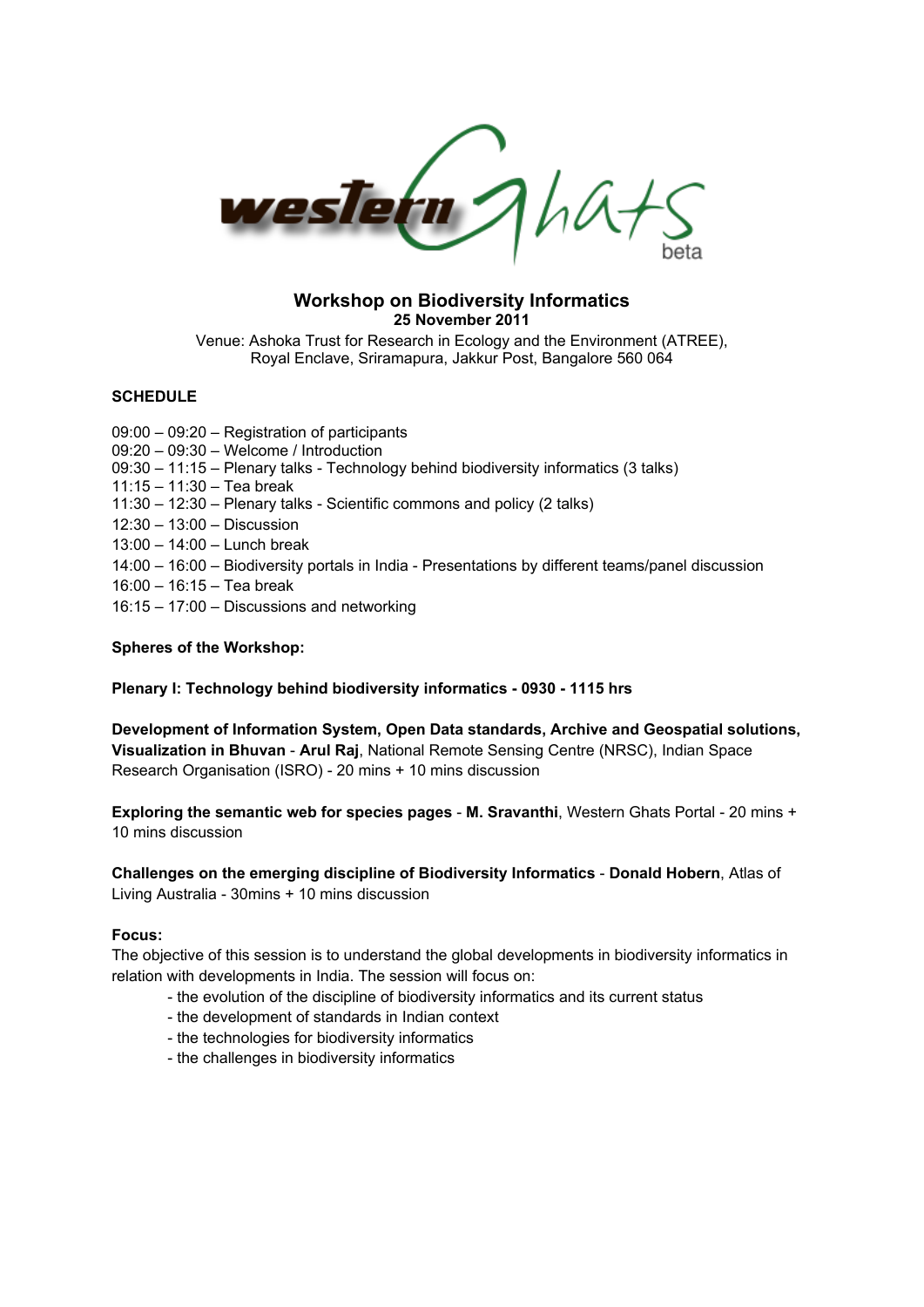# **Plenary II: Scientific commons and policy - 1130 - 1300 hrs**

**Commons in the context of Biodiversity Information** - **Danish Sheikh**, Alternative Law Forum - 20  $mins + 10 mins$ 

**Open data in the scientific realm** - **Sunil Abraham**, Centre for Internet and Society - 20 mins + 10 mins

Discussion on Scientific commons and Policy - 30 mins

#### **Focus:**

The objective of the session is to understand the commons principle and its implications for scientific research. The session will focus on:

- the experience of developing a creative commons policy in Indian scenario and the resulting impacts for scientific collaboration, open data and open access

- policy and social implications of open data sharing

#### **Plenary III** - **Biodiversity portals in India - 1400 - 1700 hrs**

Moderation: R. Prabhakar/ MD Madhusudhan

Panelists: (Introductory note by each of the panelists - 10 minutes each)

**Suhel Quader**, Season Watch ([www.seasonwatch.in](http://www.seasonwatch.in/)), Migrant Watch ([www.migrantwatch.in](http://www.migrantwatch.in/)) **Sanjay Molur**, Pterocount [\(www.pterocount.org/\)](http://www.pterocount.org/)

**K.N.Ganeshaiah -** Indian Bioresource Information Network (www.ibin.co.in)

**Ramesh BR** - Western Ghats Portal ([www.thewesternghats.in/\)](http://www.thewesternghats.in/)

**Shwetank Verma**, Biodiversity of India, formerly Project Brahma ([http://www.biodiversityofindia.org\)](http://www.biodiversityofindia.org/)

**Krishnamegh Kunte**, ifoundbutterflies [\(http://ifoundbutterflies.org/\)](http://ifoundbutterflies.org/)

**Vijay Barve**, DiversityIndia (<http://diversityindia.org/>)

**Deepak Menon**, India Water Portal [\(http://www.indiawaterportal.org/](http://www.indiawaterportal.org/))

**Chitra Ravi**, India Biodiversity Portal (<http://indiabiodiversity.org/>)

**Mr D.K Ved**, Foundation for Revitalisation of Local Health Traditions ([http://envis.frlht.org\)](http://envis.frlht.org)

#### **Focus:**

The objective of the session is to learn from each other's experience and develop a combined vision for the future of biodiversity informatics in India. The panelists will present a focused summary of the

- key features available on their portals
- the experience of building the portal
- the key lessons learnt
- future plans

We believe these four aspects will be of common interest to all participants and the presentations are expected to stimulate discussion around these four aspects.

**Summary of the Day:** R Prabhakar - Call for synergy/collaboration/Thank you!!